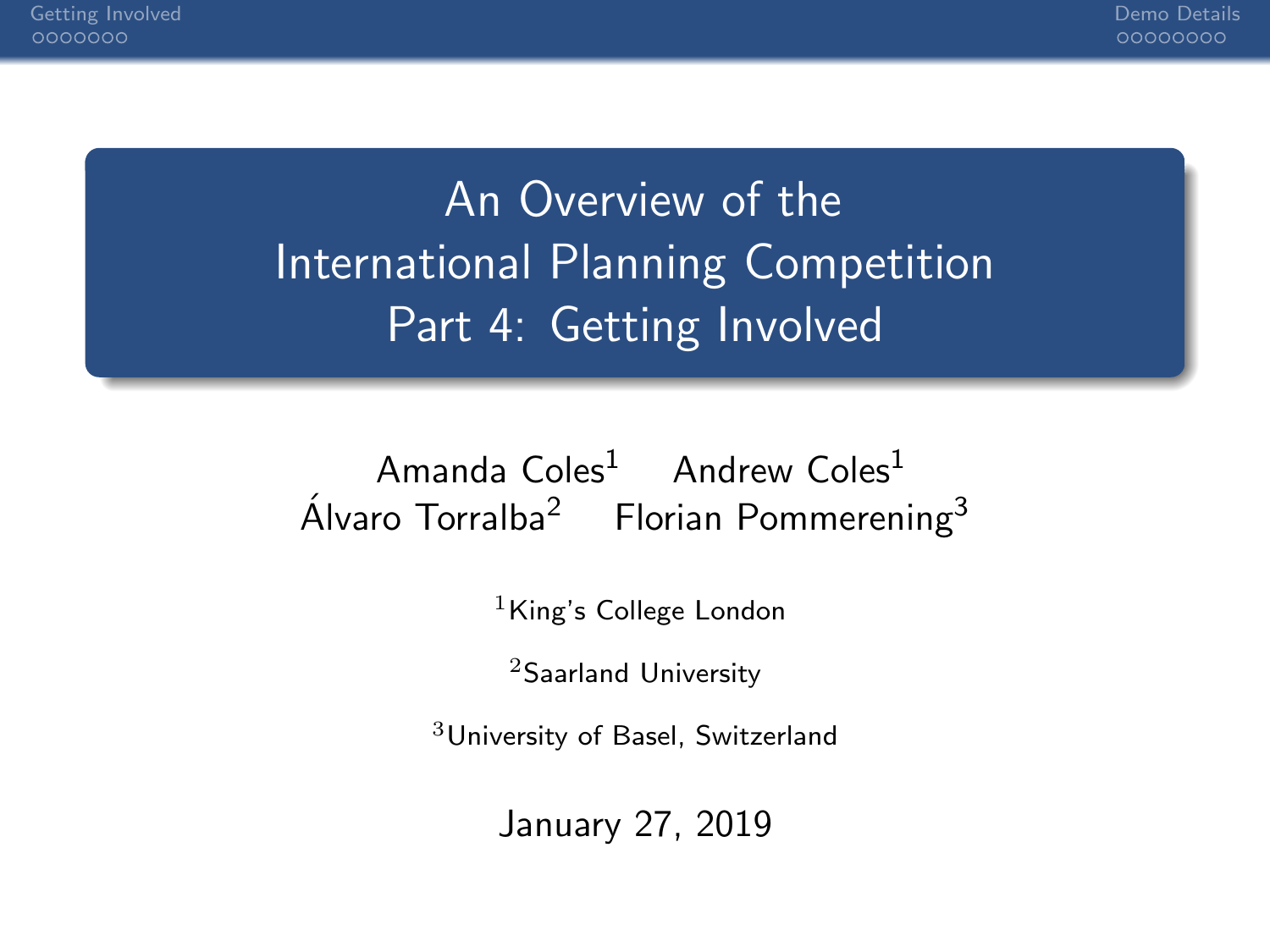#### <span id="page-1-0"></span>Write a Planner

Have an idea for a new technique?

Many tools available

- **o** domains: <planning.domains>, <bitbucket.org/aibasel>
- translator: <fast-downward.org>
- planning framework: <fast-downward.org>
- validator: <github.com/KCL-Planning/VAL>, <github.com/patrikhaslum/INVAL>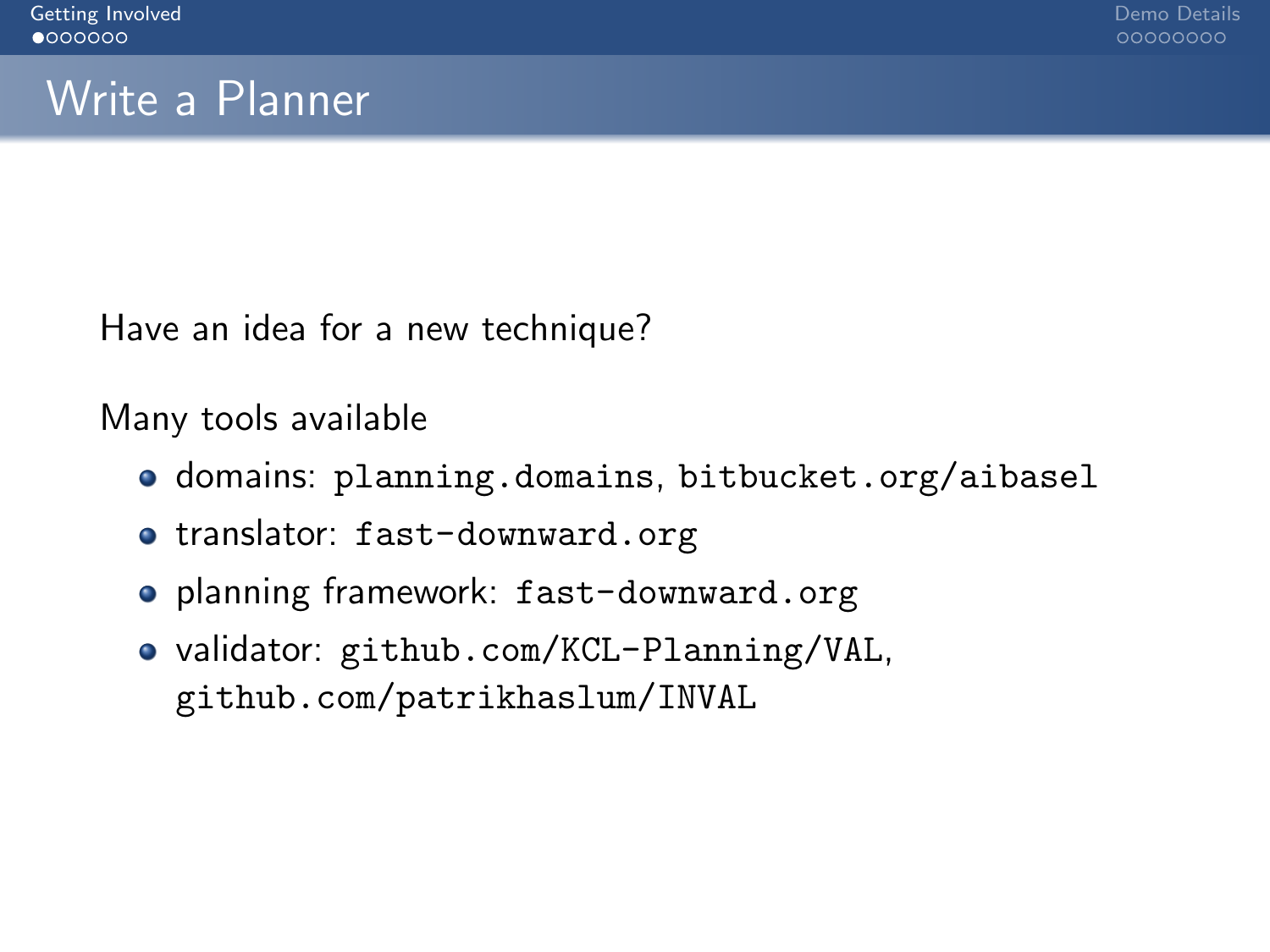#### Demo: Add a New Heuristic to Fast Downward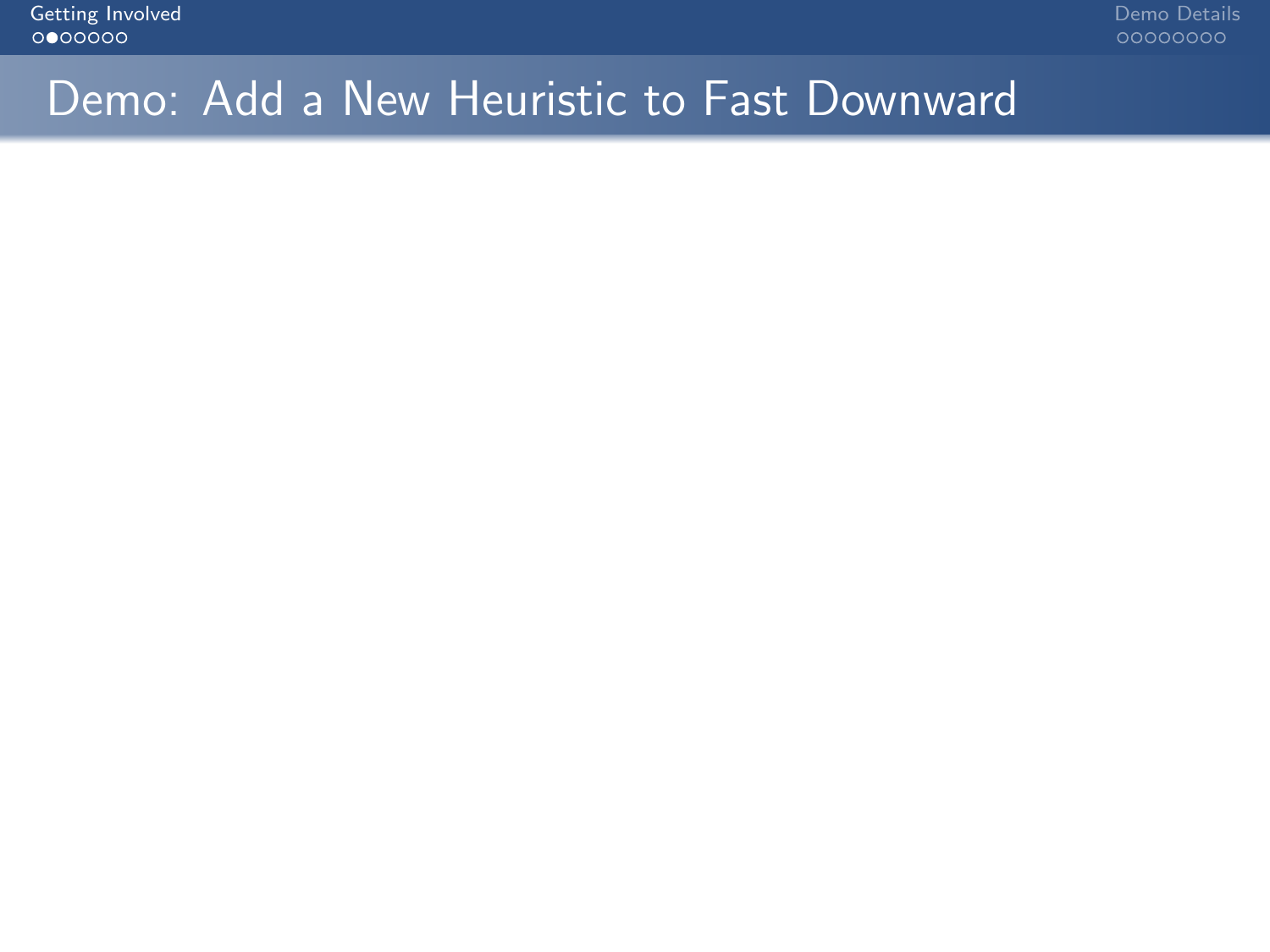#### Submit a Planner

Want to submit your planner?

- different submission procedures over the years
- container technology used in 2018: Singularity
- $\rightarrow$  containerized versions of all 2018 participants available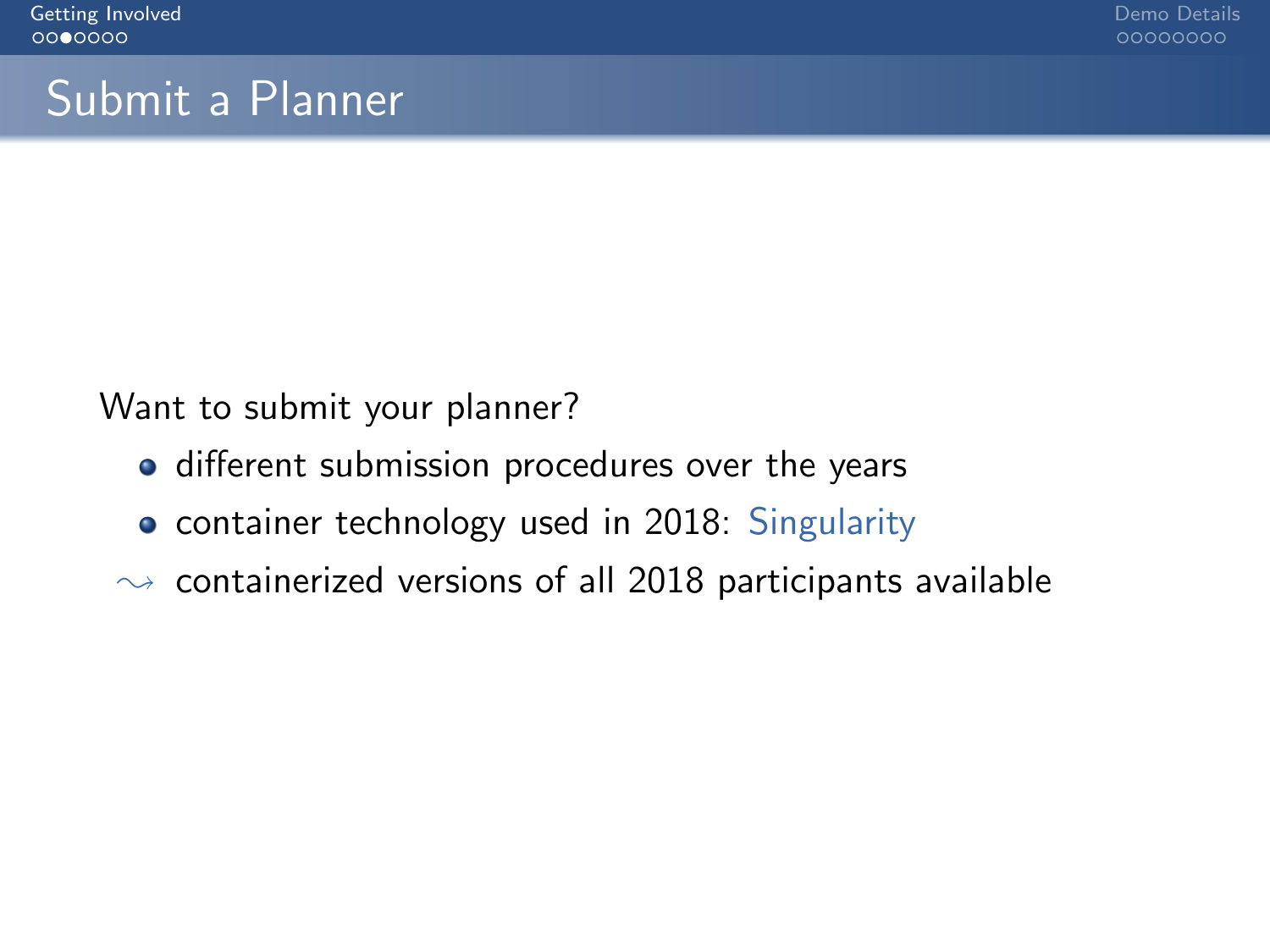#### Demo: Add a Singularity Script to Fast Downward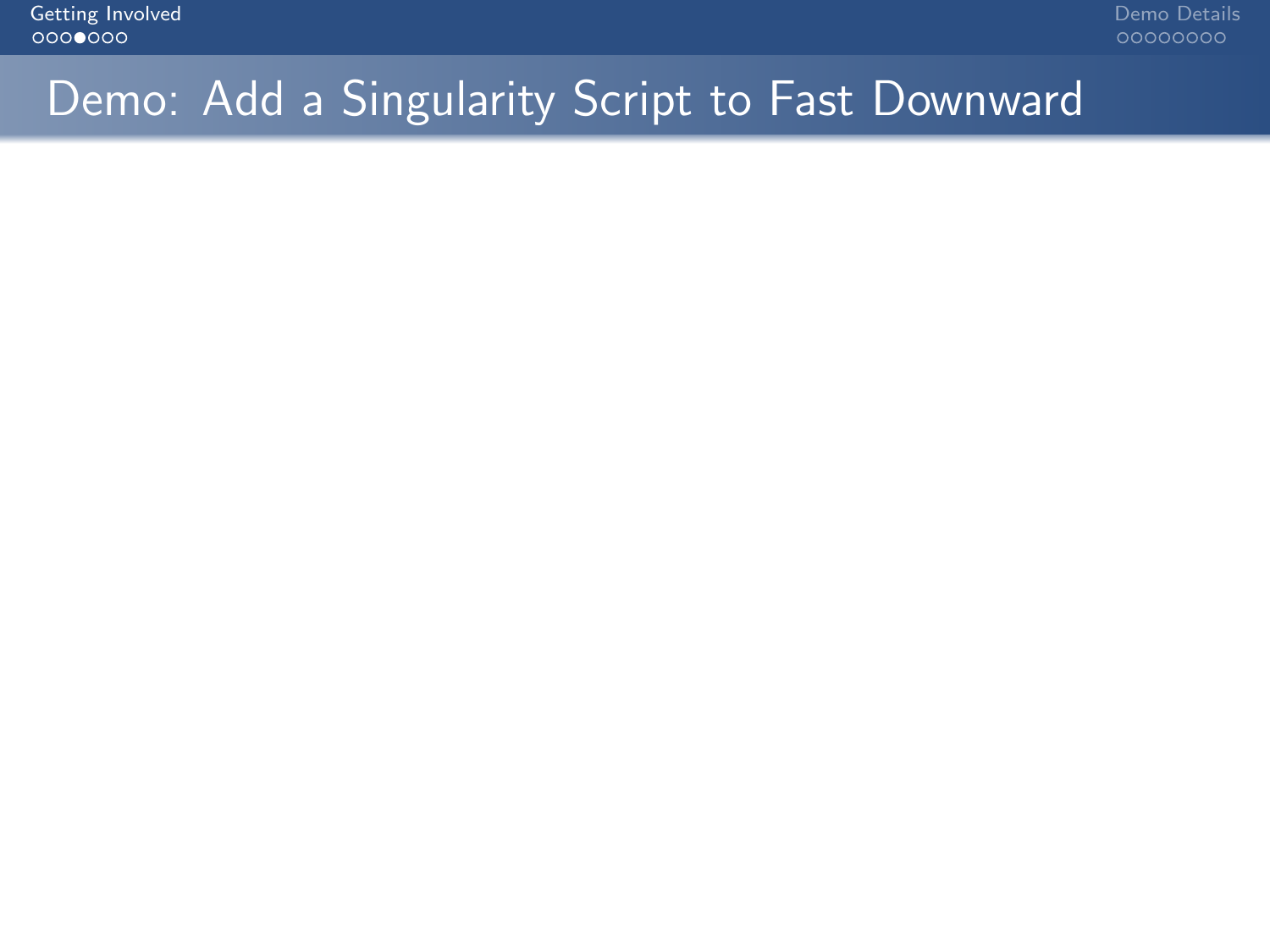00000000

#### Organize an IPC Track

Interested in a track?

- Organize it!
- Don't wait for the next "classical" track.
- **•** Get in touch
	- ICAPS competition liaison (Scott Sanner)
	- previous organizers like us (<ipc2018.bitbucket.io>)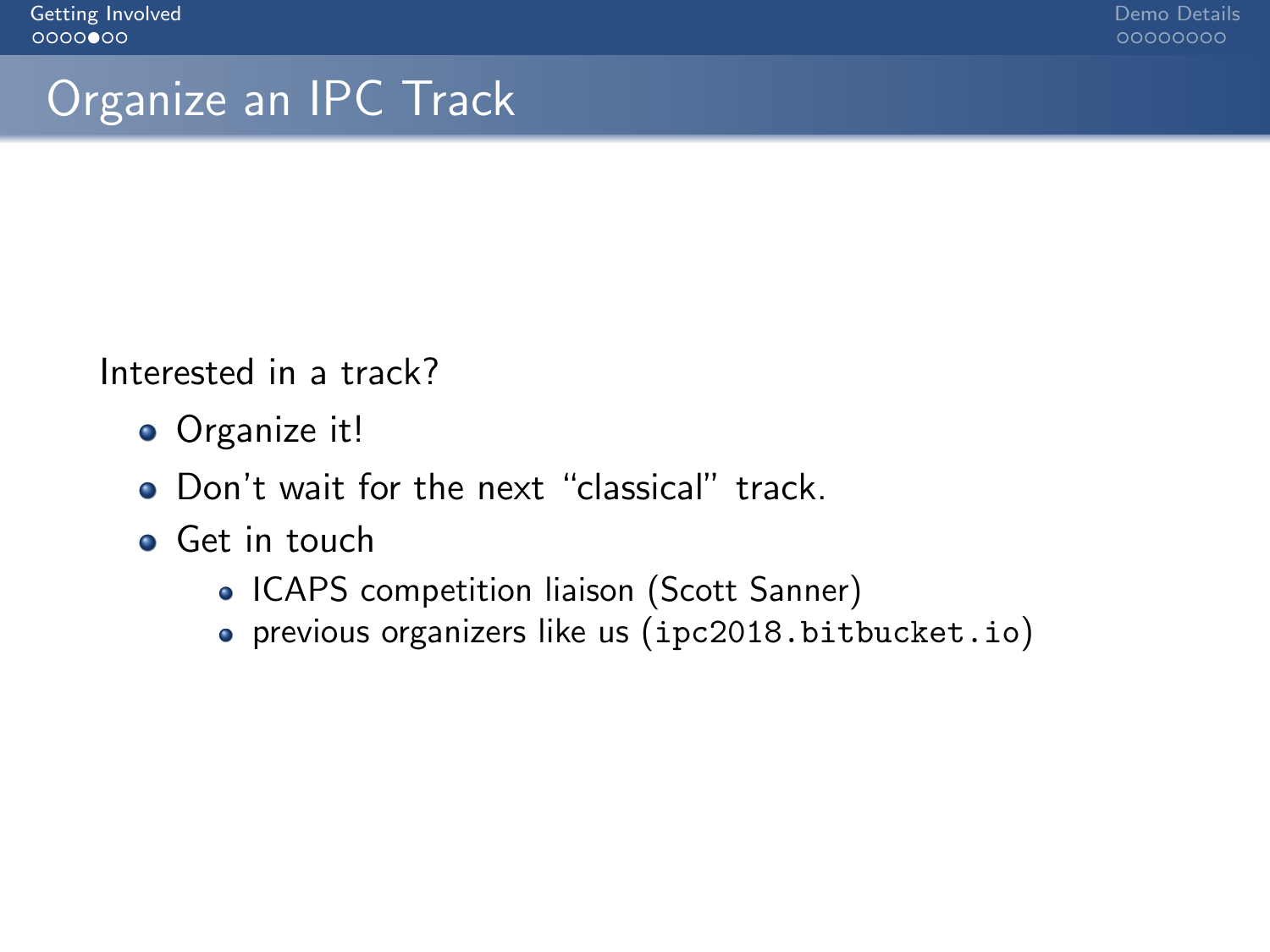0000000C

#### Contribute to the IPC Workshop

IPC Workshop at ICAPS 2019

- result analyses
- $\bullet$  track/rule suggestions
- **o** opinion papers
- **o** benchmarks
- **o** metrics
- tools

Format

- 30/15/5 minutes presentations
- **o** discussions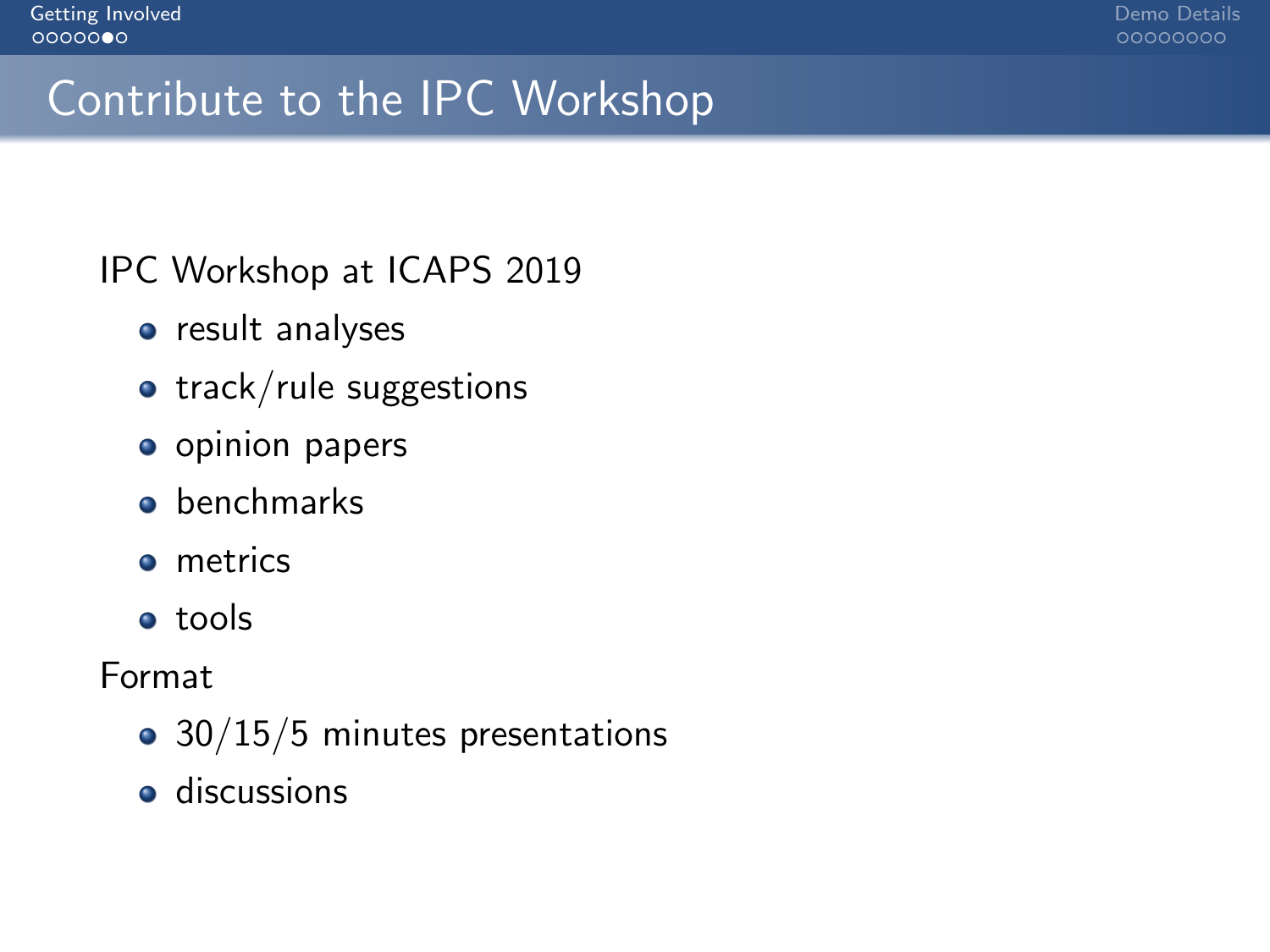# Thank you! We hope to see you at the next IPC!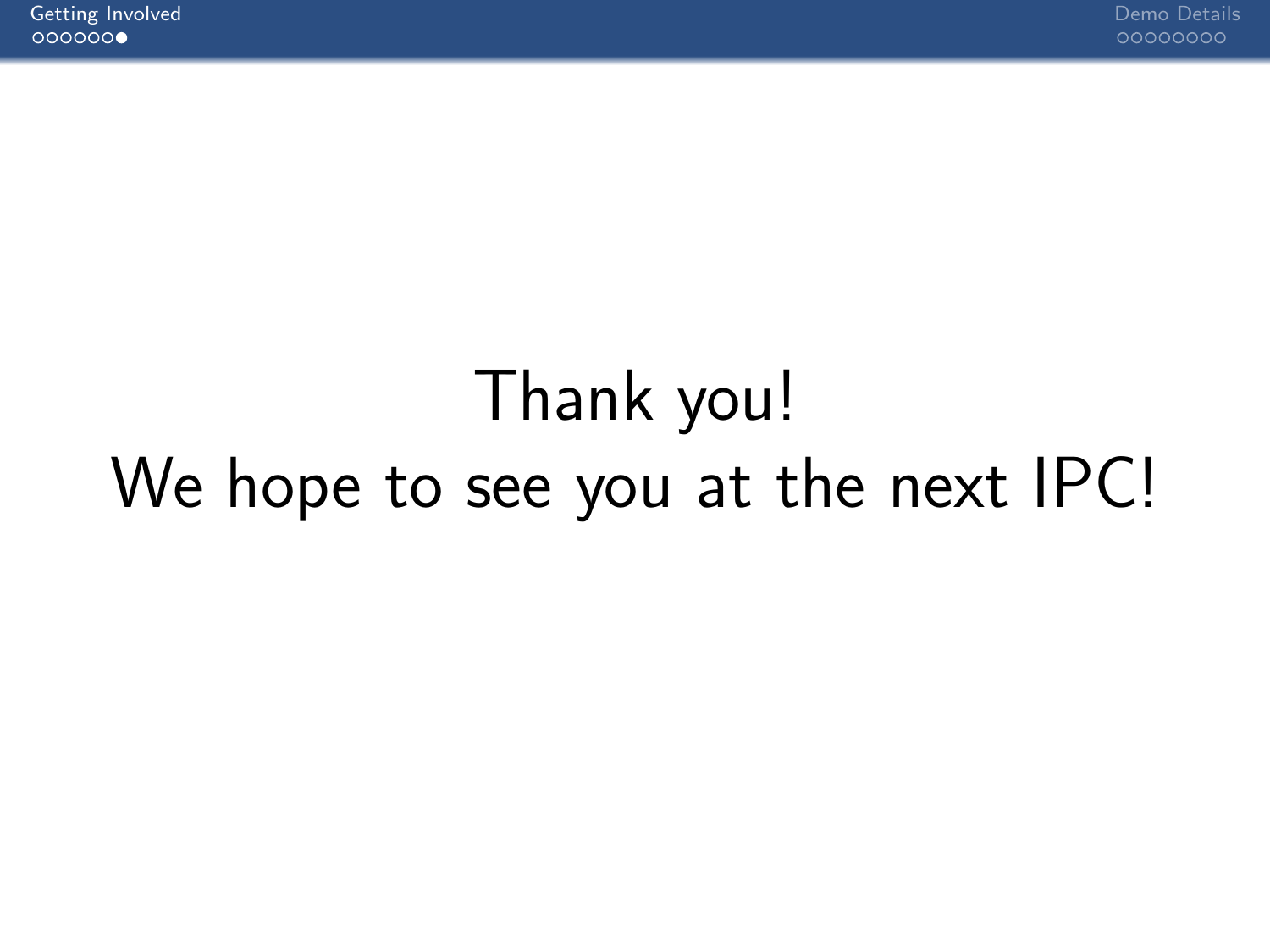#### <span id="page-8-0"></span>Demo Details (Get Fast Downward)

 $#$  in stall dependencies sudo apt-get install cmake g++ mercurial make python

 $#$  clone Fast Downward hg clone http://hg.fast-downward.org fast-downward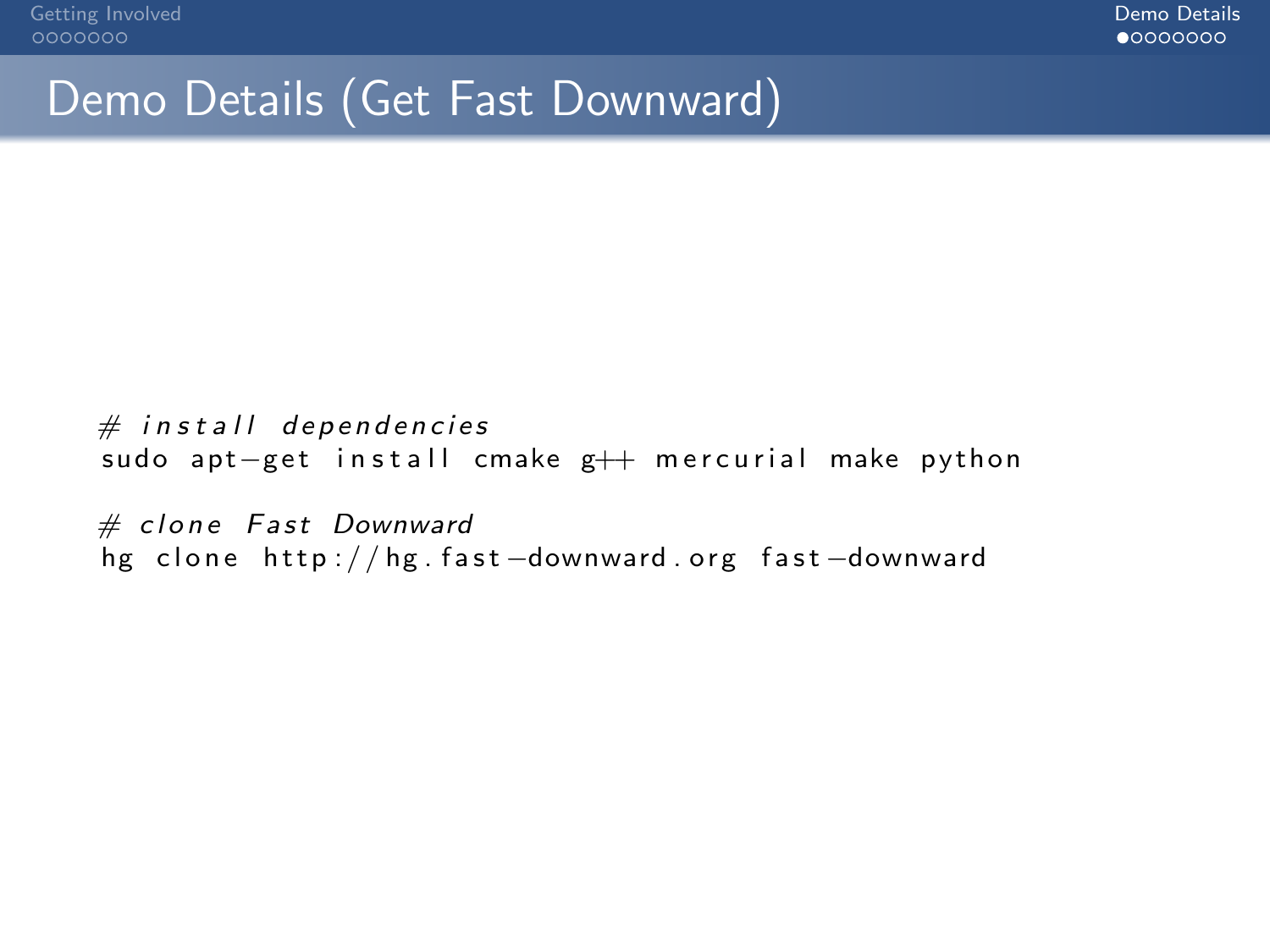#### Demo Details (Create Heuristic)

```
# create a branch
cd fast-downward
hg branch ipc-seg-opt
# create your heuristic
cd src/search/heuristics
hg cp blind_search_heuristic.cc my_heuristic.cc
hg cp blind search heuristic h my heuristic h
gedit my_heuristic .* ../ DownwardFiles.cmake
cd . / . / . .# Add to compiled files
ged it src/search/Downward Files.cmake
# Build and test
. / build . py
/ fast -downward . py misc/tests/benchmarks/gripper/* --search "astar (
```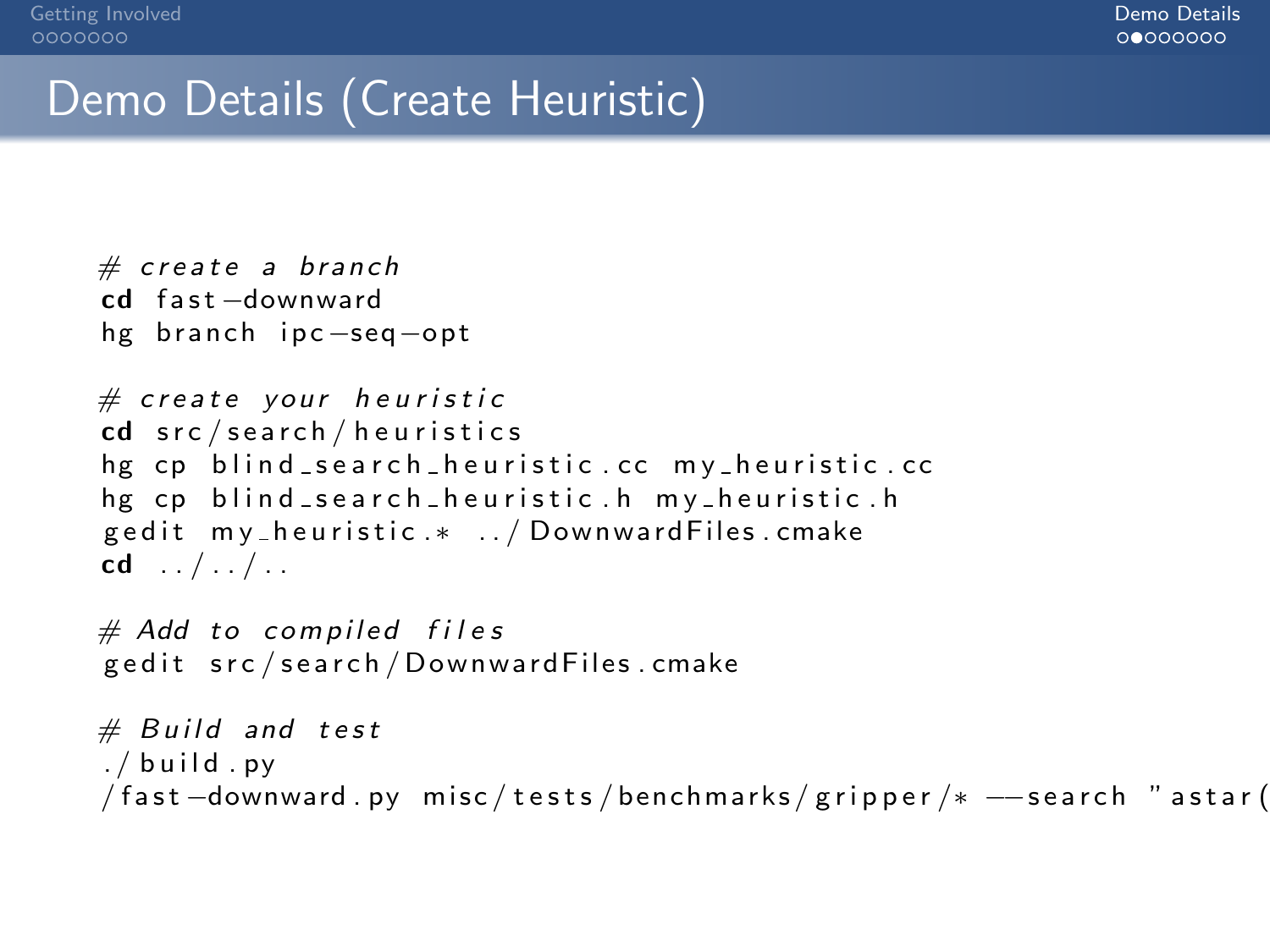### Demo Details (Add Singularity Script and Commit)

```
# Add singularity script
rm -rf builds
ged it Singularity
```

```
# commit
hg commit -m "Added tutorial heuristic"
```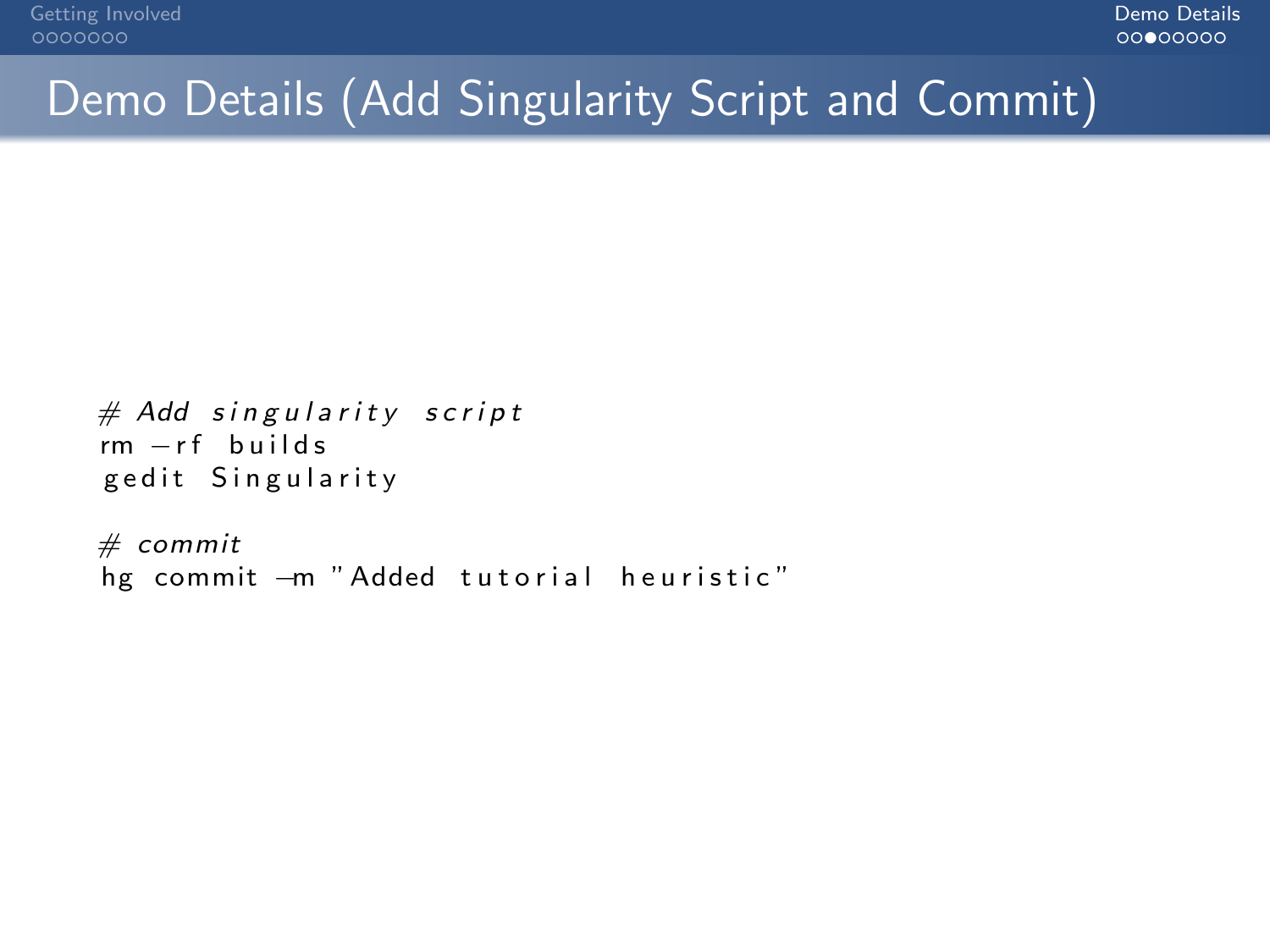#### Demo Details (Entry in DownwardFiles.cmake)

```
fast_downward_plugin(
    NAME MY_HEURISTIC
    HELP " Tutorial demo heuristic"
    SOURCES
         h e u r i s t i c s / m y _ h e u r i s t i c
    DEPENDS TASK PROPERTIES
)
```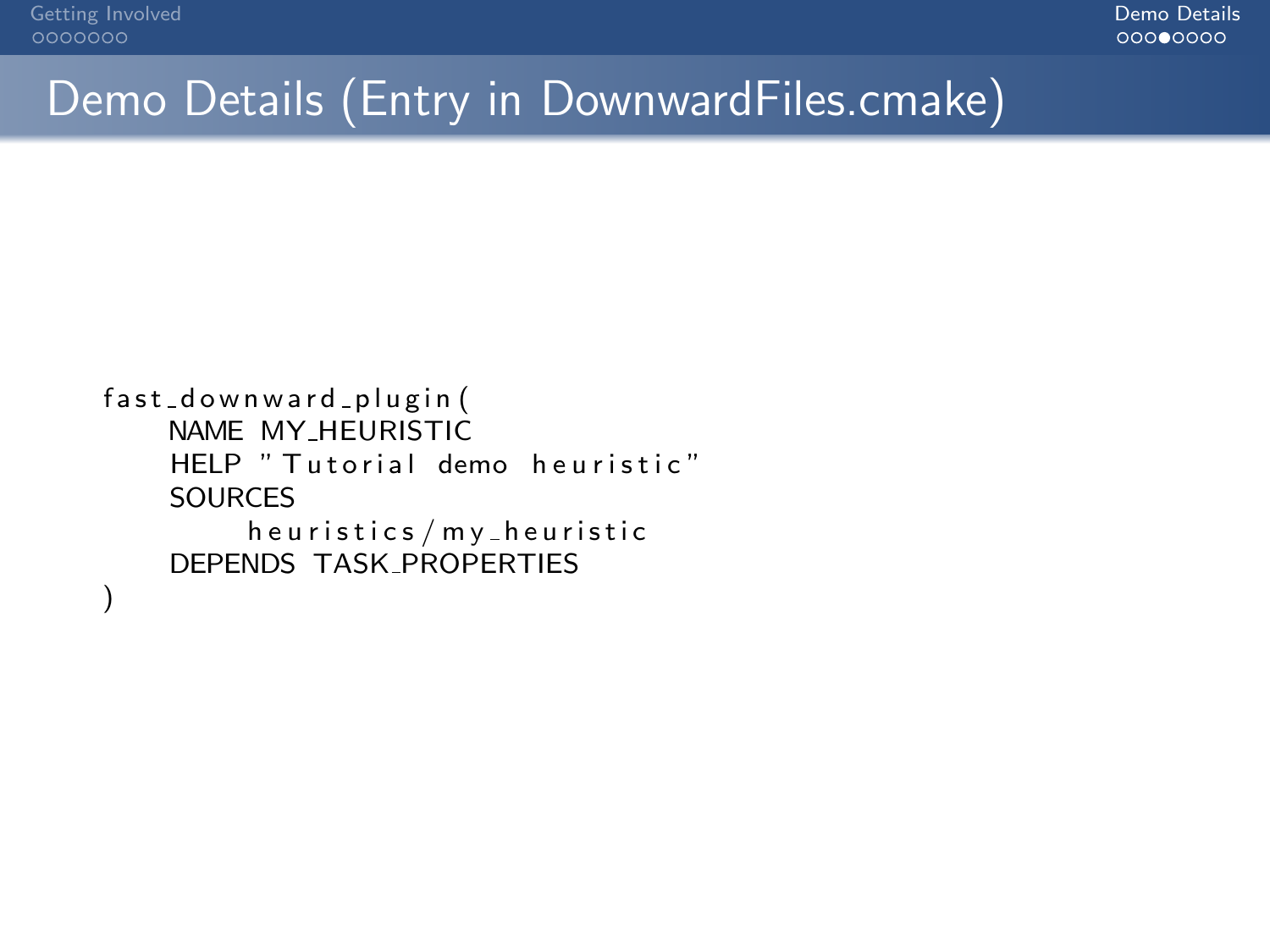#### Demo Details (my\_heuristic.h)

```
\#ifn def HEURISTICS_MY_HEURISTIC_H
#define HEURISTICS_MY_HEURISTIC_H
```

```
\#include "../ heuristic.h"
namespace my_heuristic {
class MyHeuristic : public Heuristic {
    int max_value;
p r o t e c t e d :
    virtual int compute_heuristic (const GlobalState & global_state)
public:
    My Heuristic (const options :: Options &opts);
} ;
```

```
#endif
```
}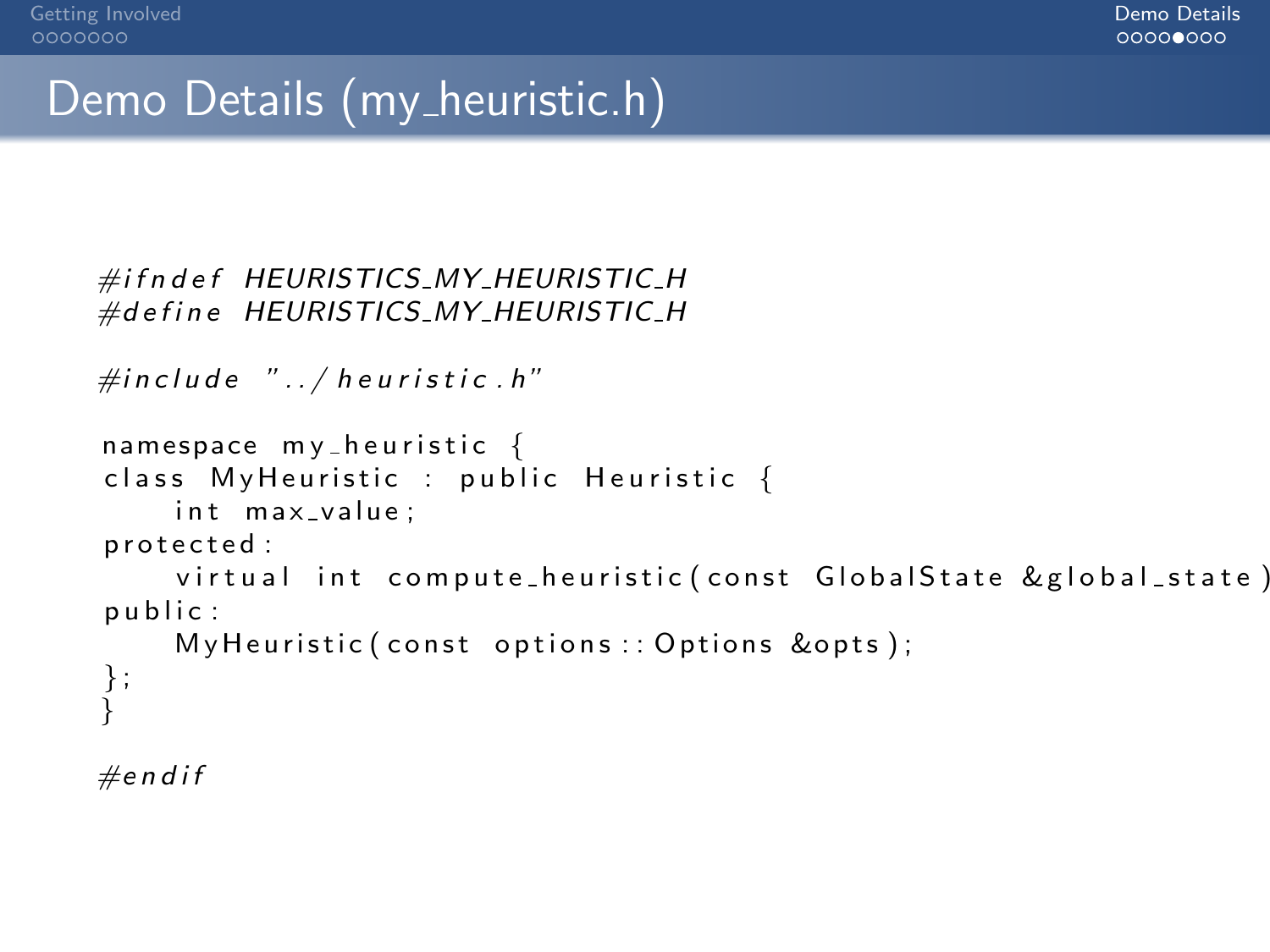#### Demo Details (my\_heuristic.cc)

```
\#include' " m v -h e u r istic . h"
\#include \, "../global-state.h"\#include "../option\_parser..h"\#include ". / plugin .h"
#in clude "../task_utils/task_properties.h"
using namespace std:
namespace my heuristic {
My Heuristic :: My Heuristic ( const Options &opts)
    : Heuristic (opts).
       max_value(opts.get<sup>′</sup>int<sup>′</sup>)<sup>′</sup>max_value") }
}
int M v H euristic :: compute h euristic ( const Global State & global state ) {
    State state = convert-global state (global state);
    int unsatisfied goal count = 0:
    for (FactProxy goal : task_proxy.get_goals()) \{const VariableProxy var = goal.get_variable();
         if (state [var] != goal) {
              ++u n s a t i s f i e d g o a l c o u n t ;
              if (unsatisfied_goal_count == max_value) {
                  break;
              }
         }
     }<br>return unsatisfied_goal_count;
}
```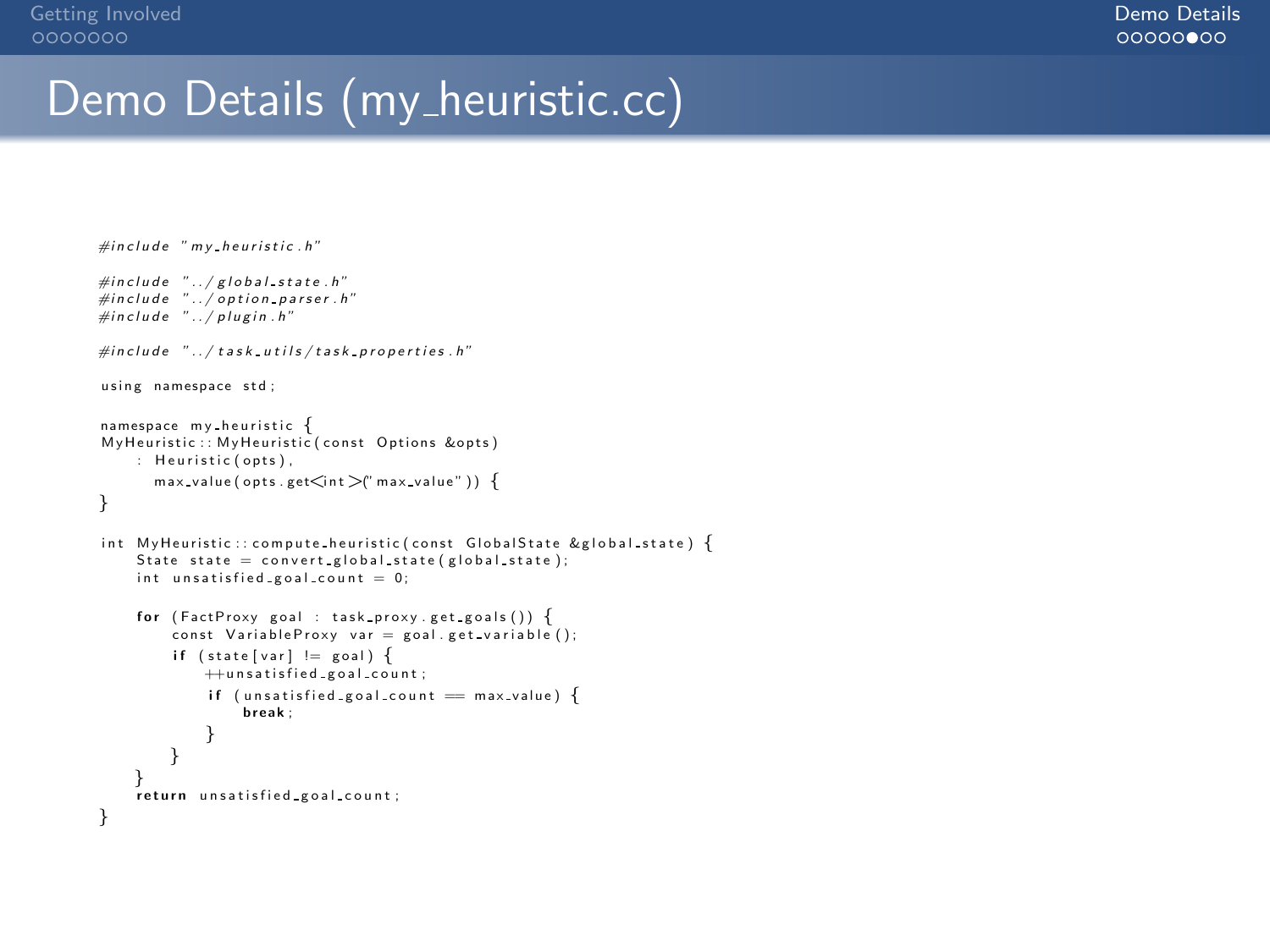#### Demo Details (my\_heuristic.cc, continued)

```
static shared_ptr<Heuristic> _parse(OptionParser &parser) {
    Heuristic :: add_options_to_parser (parser);
    parser. add_option\leq int" max_value",
        "Maximal heuristic value (just to show how to add a parameter)",
        " infinity".
        Bounds("1", "infinity") ;
    Options opts = parser.parse();
    if ( parser . drv_run ( ) )
        return nullotri
    e l s e
        return make shared<MvHeuristic >(opts):
}
static Plugin\leqEvaluator> n plugin ("my heuristic" , parse) ;
}
```